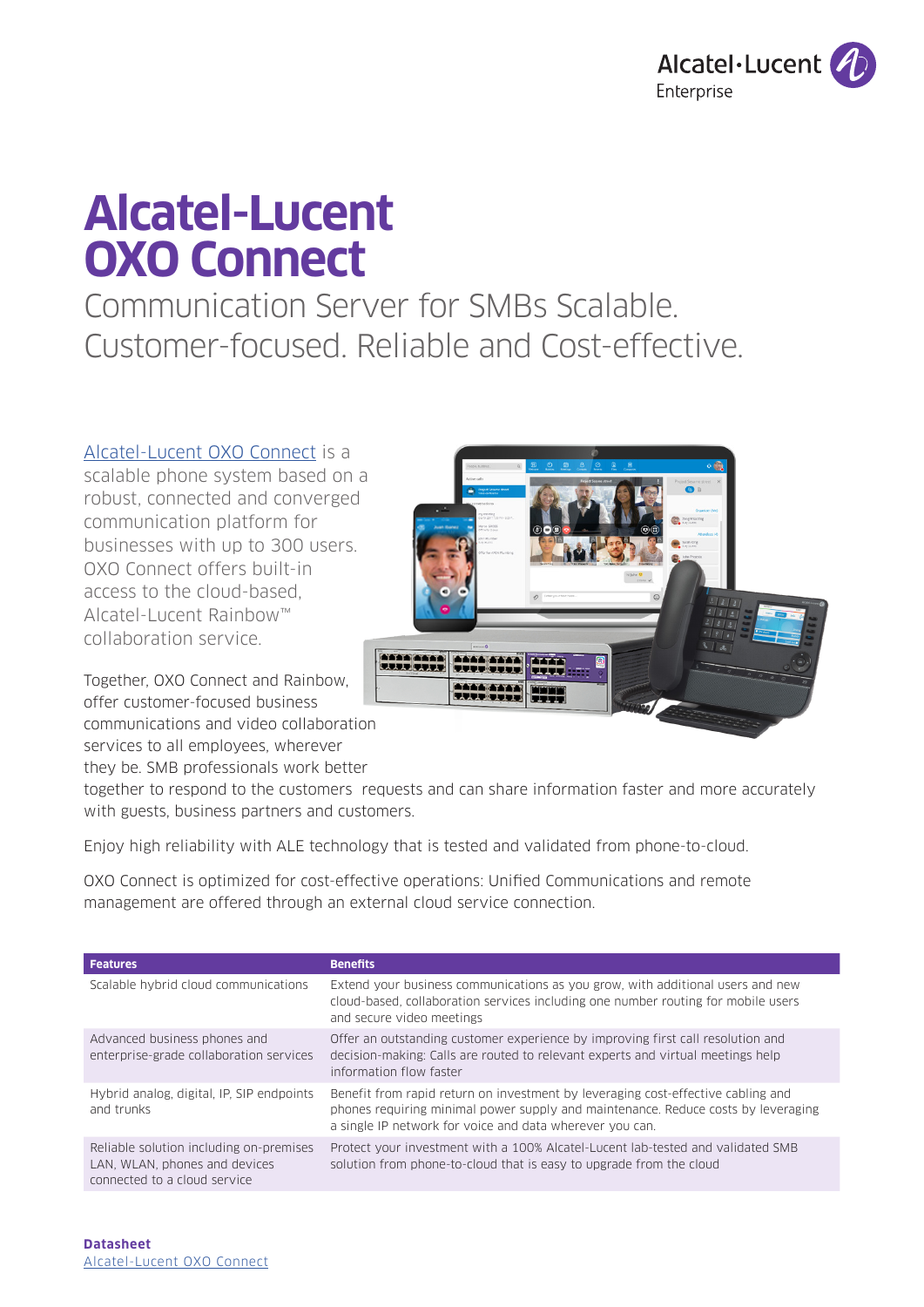| 1111 1112 1113 1114 1114                  |  |
|-------------------------------------------|--|
| <b>AAAA AAAA (1999) 1999</b>              |  |
| <b>BELLET</b><br>$\overline{\phantom{a}}$ |  |



### **Business communication services**

### **Communication experience**

- Multiline telephony
- Directory search and call by name
- Visual voicemail and call log
- Message waiting indication
- Presence
- Computer Telephony Integration (CTI)
- Phones with color screen, touch screen, customized display
- Navigation by touch screen and keyboard
- Hands-free, super-wideband, high quality audio
- Phone models with Bluetooth handset
- Add on modules

### **Conversation service**

- Mobility services: Nomadic mode
- ¬ Routing to multiple devices: Business phone, DECT or WLAN handset, PC, smartphone
- ¬ One number service
- ¬ User-defined routing rules
- Hot-desking/desk sharing
- Business communications services
	- ¬ Call option, speed dial
	- ¬ Call back, call queuing
	- ¬ Call pickup, barge-in
	- ¬ Call diversion
	- ¬ Dynamic routing: No answer, busy
	- ¬ Call recording
	- ¬ Paging
	- ¬ DISA
- Team and group
	- ¬ Workgroup and key system
	- ¬ Groupware supervision
	- ¬ Audio notifications
	- ¬ Group: broadcast, parallel, cyclical, sequential modes
	- ¬ Manager assistant services



### **OXO Connect Large OXO Connect Medium OXO Connect Small**

- Conference
	- ¬ 3-party conference
	- ¬ 6-party conference
	- ¬ Alcatel-Lucent 8135s IP Conference Phone (5 legs)
	- ¬ Alcatel-Lucent 4135 IP Conference Phone (5 legs)
	- ¬ Conference on SIP devices (3 legs)
- Emergency number
	- ¬ Virtual number: Location, PSAP
- ¬ Local notification service

### **Supported phones**

- Analog 2 wires
	- ¬ Native analog ports
	- ¬ FXS SIP gateway 2/4/8 ports
- Wireline business phones (NOE protocol)
	- ¬ Alcatel-Lucent 8088 V2 Smart DeskPhone
	- ¬ Alcatel-Lucent 8078s, 8068s, 8058s, 8028s, 8039s, 8029s Premium DeskPhone models
	- ¬ Alcatel-Lucent 8018, 8008G, 8008 DeskPhone models
	- ¬ Alcatel-Lucent 8019s DeskPhone (digital)
- Mobile business handsets
	- ¬ Alcatel-Lucent 8212 DECT Handset, Alcatel-Lucent DECT Intercom: GAP
	- ¬ Alcatel-Lucent 8232, 8242, 8254, 8262, 8262EX DECT Handset models: Alcatel-Lucent AGAP
	- ¬ Alcatel-Lucent 8158s, 8168s, 8118, 8128 WLAN Handset models
- Alcatel-Lucent IP Desktop Softphone: NOE/IP
	- ¬ Platforms: Microsoft Windows, Apple Mac, Android
- SIP phones
	- ¬ Alcatel-Lucent 8008, 8008G Cloud Edition Deskphone
	- ¬ VTech hospitality models
- Alcatel-Lucent Rainbow: VoIP softphone
- OpenTouch Conversation (OTCV) ¬ Android
- Conference Modules
- ¬ Alcatel-Lucent 8135s IP

Conference Phone

- ¬ Alcatel-Lucent 4135 IP Conference Phone
- Third party phones (AAPP)
	- ¬ DECT (GAP), SIP (Open and Basic)

### **PIMphony**

#### **Telephony and Unified Communication services (CTI)**

- PIMphony Touch
	- ¬ Platform: Microsoft Windows (modern UI)
	- ¬ Microsoft Windows Store
- PIMphony
	- ¬ Platform: Microsoft Windows (desktop mode)
	- ¬ VoIP softphone
	- ¬ Multisite supervision
	- ¬ Assistant mode (operator)

### **Rainbow Unified Communication services**

Hybrid cloud service between OXO Connect phones and Rainbow applications

- UC services
	- ¬ Contact management, presence, calendar sharing, chat, audio/video call, screen and file sharing
	- ¬ Persistent group chat with audio/ video/screen sharing conference capabilities
	- ¬ Audio conference up to 100 participants
- Hybrid cloud integration with OXO Connect
	- ¬ Mobility services
	- ¬ Business phone CTI: Call control, visual voicemail , call log, telephony presence
	- ¬ WebRTC VoIP over the Internet: smartphone, PC, MAC, Web
- Self-care services ( for company admin)
	- ¬ Call server Common directory synchronization with Rainbow business directory

2

¬ Greeting voice message management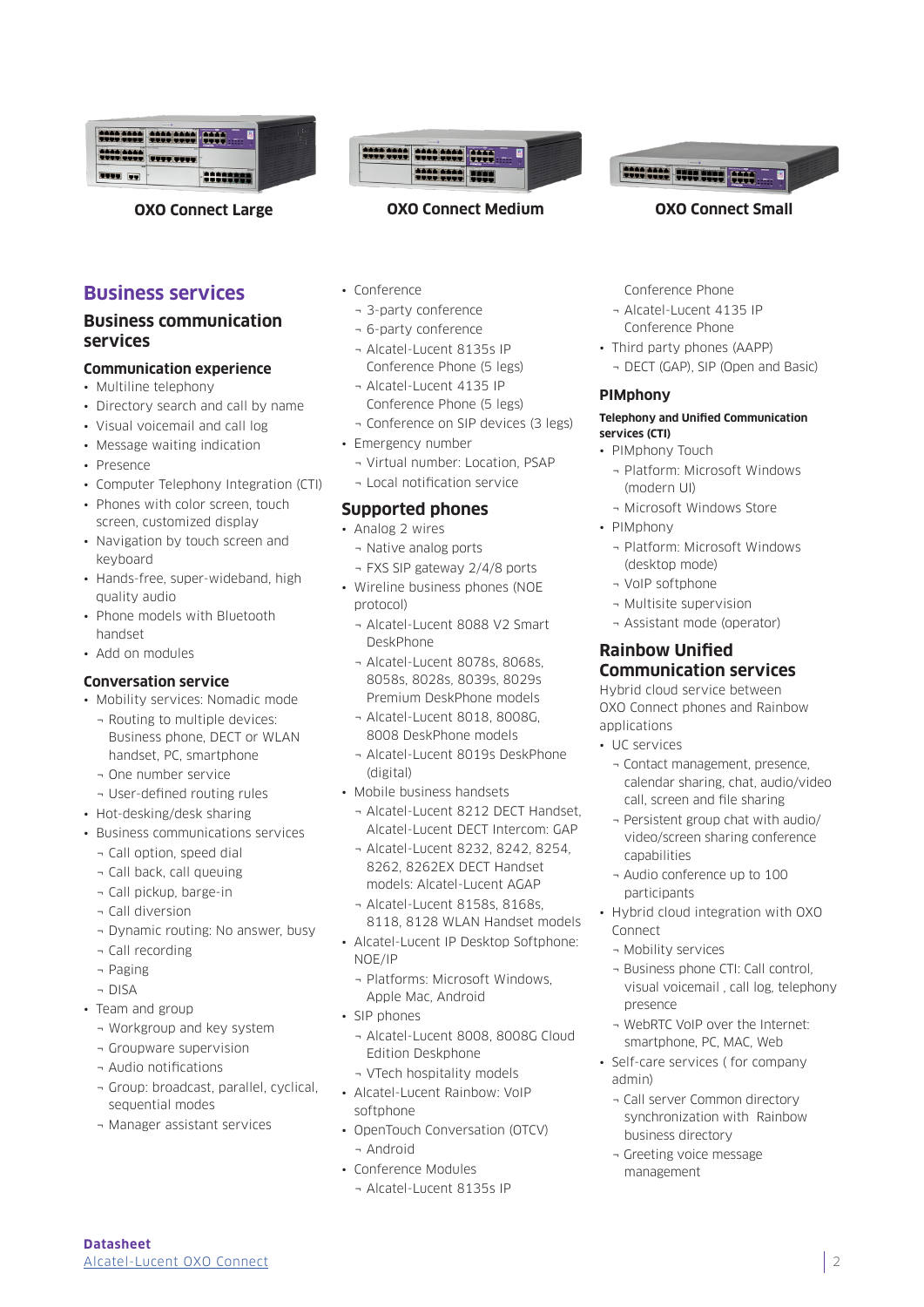- Platforms
	- ¬ Desktop, Web, IOS, Android
	- ¬ Microsoft Outlook add-in, Microsoft Azure Active Directory, Microsoft Skype For Business

## **Customer welcome services**

### **ACD**

### **OXO Connect built-in features**

- Compatible with Alcatel-Lucent business phones, DECT and WLAN handsets, SIP phones, third-party analog devices
- ACD and business calls can be handled simultaneously on business phone
- Applications
	- ¬ Agent menus from phone and PC application
	- ¬ Supervisor PC application for real time ACD activity monitoring of agents and group call queuing
	- ¬ Statistic services with predefined reports
- Services
	- ¬ Group selection: Longest idle time, rotating, priority, fixed priority
	- ¬ Group overflow and priority levels between groups
	- ¬ Group Queue and Voice guidance
	- ¬ Customer code
	- ¬ Screen pop/CRM

### **Smart call routing SCR**

#### **Service allowing call routing based on multiple criteria**

- Up to 10,000 routes
- Routing by criteria: Customer code, CLI, DDI, defined planning
- Routing destinations: ACD, MLAA, any destination

### **Welcome greeting**

- Personal assistant
- Attendant services
	- ¬ Attendant group, call queuing, call overflow
	- ¬ Time range: Daily, weekly, bank holidays, restrict mode control
	- ¬ Alarm indicator
- ¬ PBX and end user management
- Greetings

**Datasheet** 

¬ Company greetings

[Alcatel-Lucent OXO Connect](https://www.al-enterprise.com/en/products/platforms/oxo-connect?utm_source=digital-asset&utm_medium=pdf&utm_campaign=doc-link)

- ¬ Night greetings
- ¬ Music on hold
- Automated attendant (2 levels)
- Multiple Language Automated Attendant (MLAA)
	- ¬ 5 trees with 3 levels per tree
	- ¬ 5 languages per tree
	- ¬ Time range
- Multiple company welcome: Up to 4 companies

### **Verticals services**

#### **Hospitality**

- Guest rooms and administrative sets: Up to 300 sets
- Integrated application: Up to 120 rooms
- Alcatel-Lucent OXO Connect Hospitality link (OHL): Up to 300 rooms

### **Metering**

- Metering counters and traffic counters
- Accounting link
- Printout facilities
- Local call metering: XML/HTTP
- Account code
- Duration-based forced disconnect
- Duration base call accounting (3 levels)

### **Messaging**

- Voicemail: Up to 500 mailboxes, 200 hours
- Instant Messaging (IM)
- Text messaging (exclusive of IM)
- Voicemail in email
- Call log in email

### **Directory services**

- Dial by name: Auto and unified modes
- Universal Directory Access: External
- LDAP server
- Integrated Directory
- Common and personal directories
- Rainbow Directory

### **Application and interfaces**

- Alcatel-Lucent OmniVista 8770 NMS: Accounting and VoIP ticket collection, call detail record
- Alcatel-Lucent Enterprise Application Partner Program (AAPP)
- QSIG
- SIP trunk, Open SIP
- Rainbow CPaaS
- SNMP
- CSTA, TAPI 2.0, TAPI 2.1
- Alcatel-Lucent Hospitality
	- ¬ OLD: Office Link Driver
	- ¬ OHL: Hotel Link
- Call accounting: Web Services and OHL
- Local Call Metering Application (LCMA)
- Isolated Working Protection (IWP) ¬ Alarm server (SIP trunk, T2)

#### **Networking and topology**

- Multi-sites
	- ¬ Up to 5 sites
	- ¬ Directory synchronization via management console
- Networking
	- ¬ ISVPN (T0/T2)
	- ¬ QSIG-BC (DLT0 DLT2)
	- ¬ Private SIP trunks, multiple SIP trunks
	- ¬ Automatic Route Selection (ARS): 3000 entries, time range, Least Cost Routing
- Branch office
	- ¬ Remote business phone: IPSEC VPN
	- ¬ Alcatel-Lucent 8378 DECT IP x-BS, Alcatel-Lucent 8318 SIP-DECT Single Base Station

### **Operation and serviceability**

- OXO Management Console (OMC) on PC
- Rainbow Admin & Self-care (Web Based)
- Alcatel-Lucent OmniVista 8770 NMS
- Alcatel-Lucent Cloud Connect, Fleet Dashboard for OXO Connect
- Plug and play zero-touch services: ¬ Rainbow UC services
	- ¬ Alcatel-Lucent business phones and mobile handsets, DECT base stations, OmniSwitch, OmniAccess Stellar, Rainbow WebRTC Gateway (Intel® NUC)

3

 $\overline{\mathsf{R}}$ 

¬ Third party device deployment • Backup/restore: local, external, MSDB

• Network Time protocol (NTP), SNMP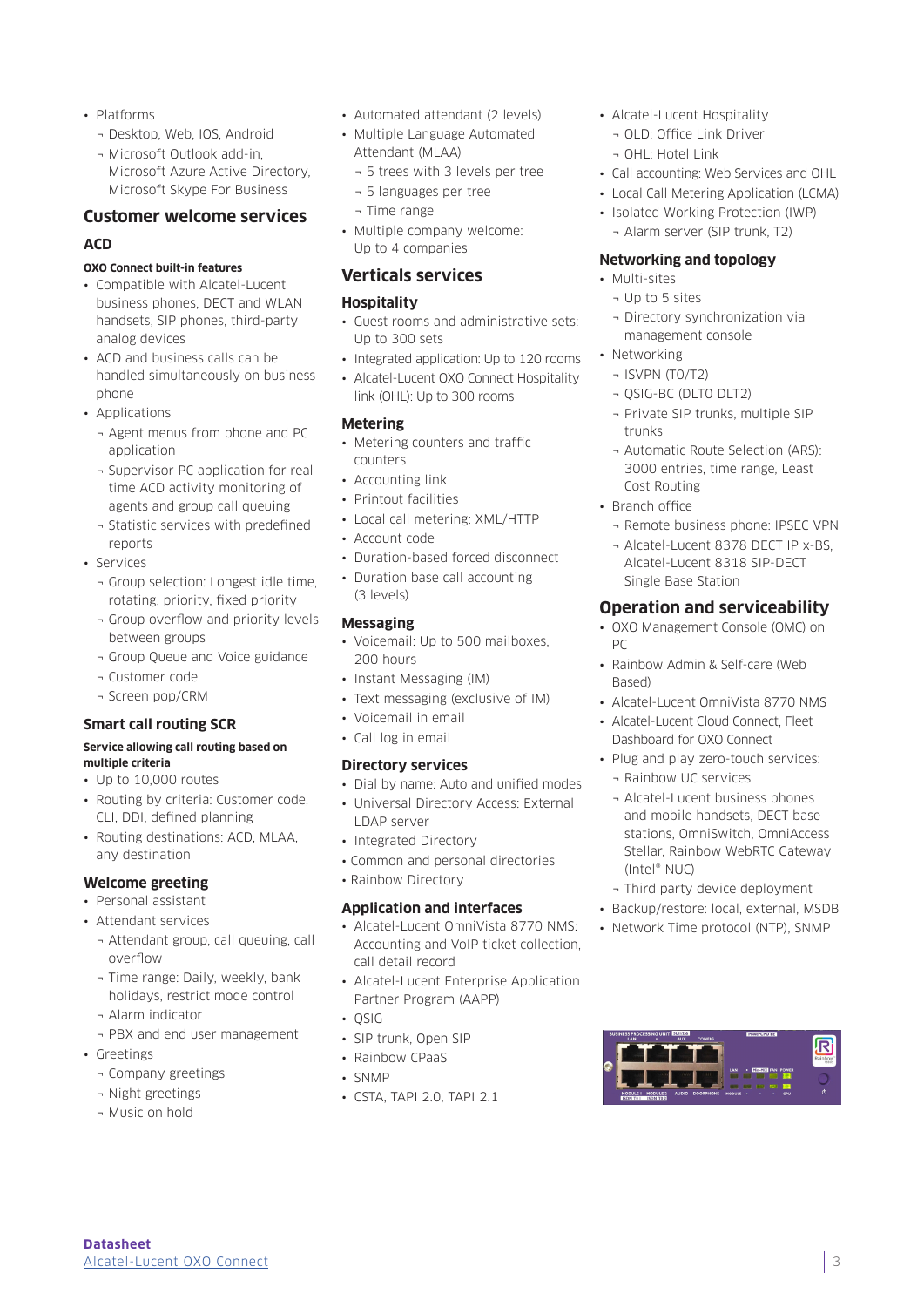### **Technical specifications**

### **Architecture**

### **Software**

- OS: Linux
- Software suite: Alcatel-Lucent OXO

#### **System architecture**

- All-in-one chassis
- Hybrid IP and TDM switching
- Hybrid cloud UC solution
	- ¬ Rainbow Agent for UCaaS, CPaaS
	- ¬ Rainbow VOIP WebRTC Gateway
	- External appliance (max 50 channels)

### **Capacity**

- Max users (devices)
- ¬ PowerCPU EE: 300
- BHCA 1500

### **Connectivity**

### **Connectivity**

- $\cdot$  IP $\vee$ 4
- HTTP/HTTPs
- VoIP
	- ¬ G.711, G.729, G.722, Super-Wide Band ( OPUS), codec pass-through (direct RTP)
	- ¬ QOS: TOS, DiffServ, 802.1 p/Q
	- ¬ Direct RTP, RTP proxy, integrated software media server
	- ¬ DTMF: In-band, RFC 2833
	- ¬ IETF/ RFC standards
- FAX
	- ¬ G.711 transparent fax
	- ¬ T.38: Direct RTP only
- Rainbow WebRTC Gateway provides WebRTC VOIP services over the Internet
	- ¬ Firewall friendly port forwarding and VPN less
	- ¬ Encrypted media, STUN/TURN
- Management: Remote Access
	- ¬ Alcatel-Lucent Cloud Connect: Firewall-friendly HTTPS
	- ¬ Integrated VPN IPsec
	- ¬ ISDN (1 or 2B), call back

### **SIP**

• Public SIP trunk

**Datasheet** 

- Private SIP trunk
- SIP endpoints (local users)

[Alcatel-Lucent OXO Connect](https://www.al-enterprise.com/en/products/platforms/oxo-connect?utm_source=digital-asset&utm_medium=pdf&utm_campaign=doc-link)

### **DECT base stations**

- 8378 DECT IP-xBS: GAP and AGAP
- 8318 SIP-DECT Single Base Station: SIP, GAP
- 8379 DECT IBS: GAP and AGAP

### **WLAN**

- Alcatel-Lucent OmniAccess WLAN access points and WLAN Controllers
- Alcatel-Lucent OmniAccess Stellar AP Series

### **Security**

### **Authentication**

- User Authentication
- ¬ Password 6 digits
- ¬ Access locked after repeated authentication errors, notification
- ¬ Normal/restricted modes
- ¬ User right to services
- ¬ Pin for remote access (DISA)
- Certificate
	- ¬ Server self-signed
- ¬ Import for public authority
- WAN access: HTTP proxy compliant
- SIP Authentication: RFC2617

### **Traffic filtering**

- ARP spoofing protection
- SIP perimeter defense
	- ¬ Quarantine, blacklist, automated blacklist
	- ¬ Connection tracking

### **Encryption**

• HTTPS (TLS 1.2)

### **Physical characteristics**

### **Software**

- Linux: Linux kernel 2.6.29.6
- Alcatel-Lucent OXO

### **Hardware CPU Board**

- PowerCPU EE (PowerPC e300)
	- ¬ Chassis: Compact, S, M, L models
	- ¬ 16 VoIP DSP channel (embedded)
	- ¬ VoIP 32 optional daughter board: 48 VoIP channels
	- ¬ VoIP 64 optional daughter board: 76 VoIP channels
	- ¬ Memory Storage daughter board (MSDB): 8GB (eMMC)
- Daughter board (optional)
	- ¬ AFU: CD-player, door phone, loudspeaker
	- ¬ HSL1 or HSL2: for multiple cabinet interconnection (S, M, L chassis)
	- ¬ MiniMIX 2/0/2 (compact chassis only)

### **Chassis**

- Compact (C) Edition
	- ¬ AC/DC power supply: external
	- ¬ Backup battery: external (optional)
	- ¬ Installation: wall-mounted
	- ¬ 1 free modular slot
	- ¬ No fan
	- ¬ Height: 70 mm (2.75 in.)
	- ¬ Width: 345 mm (13.58 in.)
	- ¬ Depth: 340 mm (13.38 in.)
	- ¬ Weight (unpacked): 5.1 kg (11.24 lb.)
	- ¬ Power maximum/typical: 40 W/25W
	- ¬ Noise level: 0 dBA
- S, M, L racks
	- ¬ Fan
	- ¬ 19-inch rack

mounted

• Small (S) 1U rack

¬ 2 free modular slots ¬ Height: 66 mm (2.60 in.) ¬ Width: 442 mm (17.40 in.) ¬ Depth: 400 mm (15.75 in.)

• Medium (M) 2U rack ¬ 5 free modular slots ¬ Height: 111 mm (4.37 in.) ¬ Width: 442 mm (17.40 in.) ¬ Depth: 400 mm (15.75 in.)

- ¬ AC/DC power supply: Integrated
- ¬ Backup battery: Internal/external (option)

¬ Weight (unpacked): 6 kg (13.22 lb.) ¬ Power maximum/typical: 70W/28W ¬ Noise level: maximum 40dBA

¬ Weight (unpacked): 11 kg (24.25 lb.) ¬ Power maximum/typical: 88W/40W

¬ Noise level: Max 41dBA

¬ AC/DC or 48v integrated

• Large (L) 3U rack

power supply ¬ 8 free modular slots ¬ Height: 154 mm (6.06 in.) ¬ Width: 442 mm (17.40 in.)

¬ Installation: stack, rack, wall-

¬ Combination: up to 3 chassis, maximum of 27 free slots

4